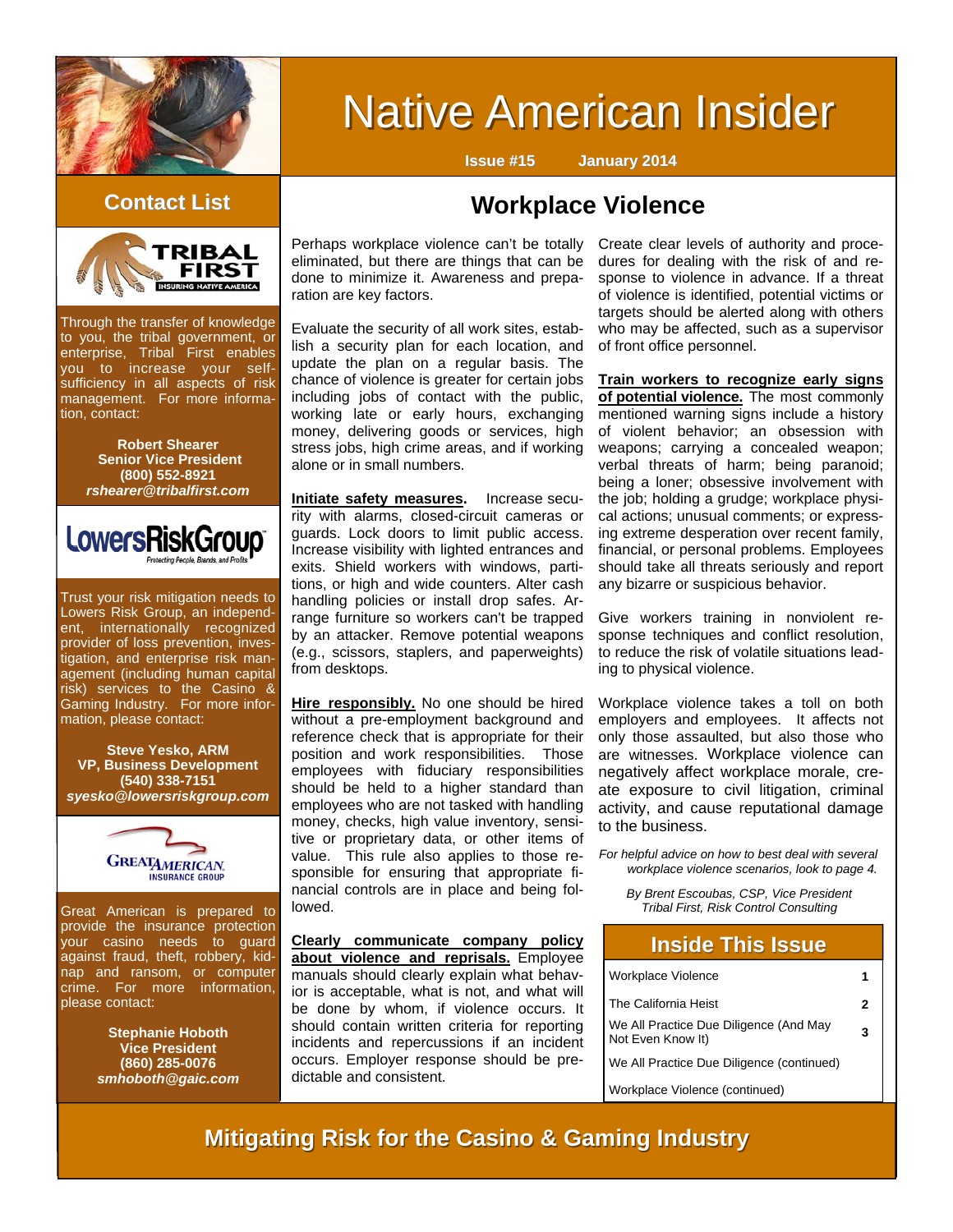It was a cool October night at a small casino in Southern California. The casino had just closed for the day and an inventory of funds was underway. Deposit cash totaling \$521,897 was secured inside locked cabinets in the main bank room, which was secured by one locked door and equipped with five security cameras. The following is an example of why it is of the utmost importance for casinos to store their cash in a highly secured environment.

At approximately 3:00 AM two armed guards began their patrol of the premises assisted by the casino's "eye in the sky" system. As the surveillance agent and patrol guards diligently went about their nightly duties, four men made their way to the casino's rooftop. Access to the roof was gained by climbing up from the trash area, then entering an air conditioning access door. The men then dropped down a vent into the interior space above the casino ceiling. The suspects proceeded to the area above the main bank room and cut all five security camera leads and dropped down into the main bank room. Once inside the room, the suspects pried open the locked cabinets and removed over \$500,000 in cash. The suspects then swiftly exited the main bank room by placing a table under the ceiling access door.

The next morning, at approximately 8:00 AM, the cage supervisor discovered the loss. The authorities were promptly notified and the preliminary investigation began as the police confiscated the damaged cabinets and the table used to exit the cage area through the ceiling access panel. The investigation was turned over to the FBI with the county sheriff providing assistance. It was the belief of the cage supervisor that whoever entered the main bank room had intimate knowledge of the facility.

The first order of business was to question the surveillance agent who was on duty the night of the robbery. It is the responsibility of the surveillance agent to monitor all security cameras throughout the casino area and log any discrepancies. A review of recorded video following the discovery of the loss, revealed that all five cameras stopped sending signals, one after the other, at approximately 3:12 AM. A multi-colored alert was then shown on surveillance room monitors indicating "Signal Lost" at that time.

However, the surveillance agent made no entry into his log regarding the lost signals and did not notify security or his supervisor about the event. Upon further investigation, it was discovered that the surveillance agent had given his two week notice to end his employment two days prior to the robbery.

This scenario proves how important it is to have adequate security measures in place and secure cash properly. The cage supervisor's suspicion might indeed be true, but unless there is a slip-up by the perpetrators, it is unlikely they will ever be caught.

Criminals are not to be underestimated and when proper security protocols are not followed, casinos in particular are left vulnerable. If normal casino procedures had been followed, the surveillance agent would have been removed from his post upon request for resignation. Instead, the surveillance agent was on duty and over \$500,000 in cash was stolen. Unfortunately, this was not the only shortcoming in their security. First, the casino should have secured its cash in an appropriately rated UL safe instead of locked cabinets. Secondly, the main bank room should have had a separate alarm system consisting of motion detectors and door sensors. Finally, the roof should have been secured to prevent access from intruders. These controls could have helped mitigate this loss.

> *By Francesco Sandolo, LEAD Intern Great American Insurance Group Fidelity / Crime Division*

*The above narrative is fictional; however, it is based on situations that have been reported.* 

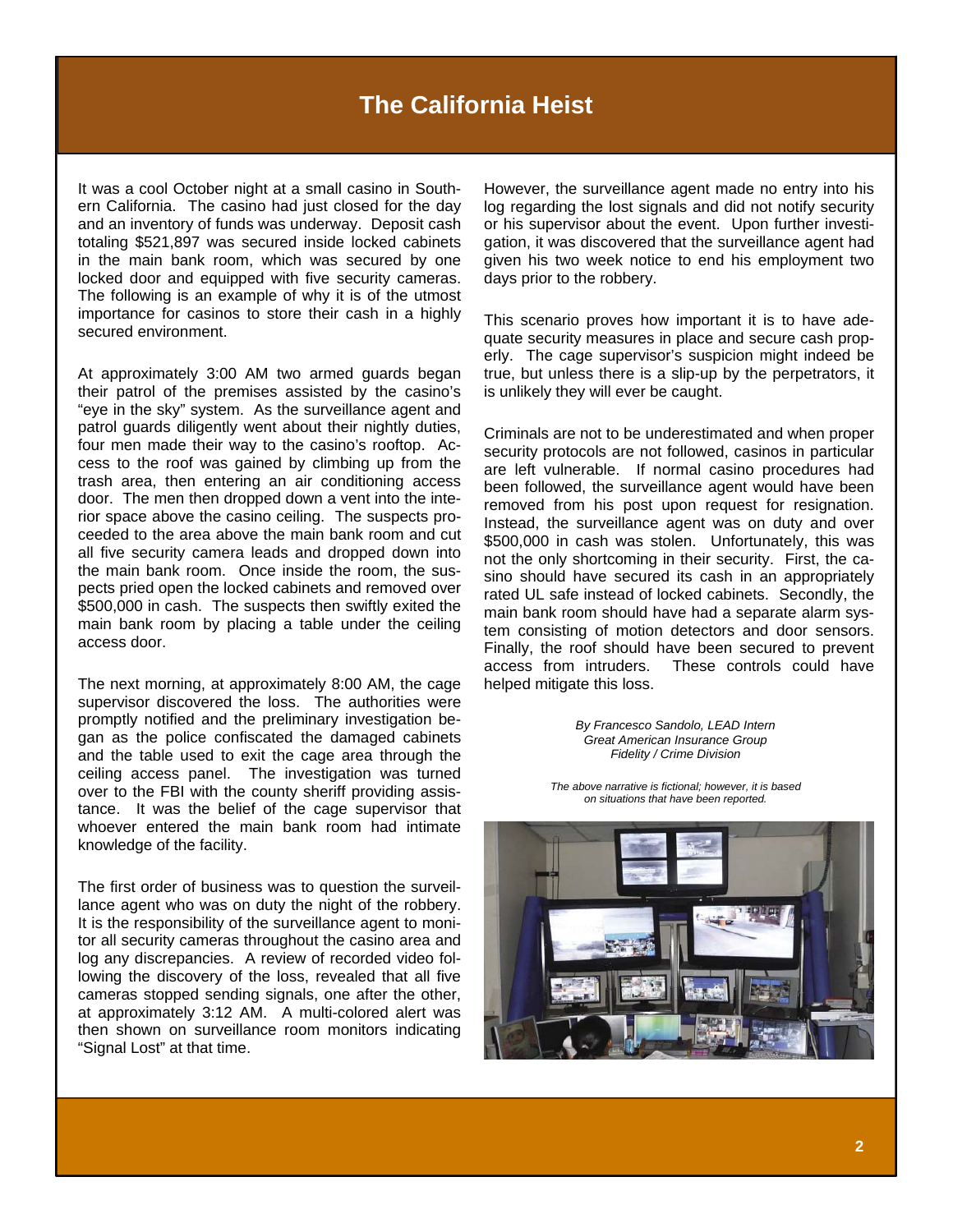# **We All Practice Due Diligence (And May Not Even Know It)**

The term "due diligence" is used extensively in many legal articles and complex business transactions. It sounds complicated but in reality, due diligence is simply the process of "doing your homework" before you make a major commitment, either on a business or personal level. For example, prior to purchasing that new car, what do virtually all of us do these days prior to paying a visit to a car dealer? Of course, we check the internet for the target best price, the dealer cost, and any low interest financing deals so we can be prepared to counter the first three or four "sweet deals" offered by the car salesman. Although we may not really think about what this process involves, we are doing our "due diligence" prior to buying the car to get the best deal possible.

Due diligence can be as simple as just asking the proper questions and making sure that a situation isn't "too good to be true." Probably each of us has, at one time or another, been sold a "lemon" or defective article only to be told the old adage, "let the buyer beware."<sup>1</sup> The term "due diligence" first came into use after enactment of the Securities Act of 1933. It was included in this act as a defense against holding broker-dealers liable for non-disclosure of certain information to investors that was not discovered through an investigation. $2$  The term has now been applied to a large number of mostly business and corporate finance related transactions. Typically, in this type of environment, a due diligence investigation would be conducted by a company seeking to acquire another company. In this setting, a due diligence review would likely include audits by licensed professionals in the following areas: Compatibility of business operations; financial operations; legal and regulatory affairs; marketing operations; production facilities; management personnel; information systems operations and security; and financial reconciliation.<sup>3</sup>

Although due diligence reviews are most often conducted in complex business transactions, this does not mean that we, as individuals, should not practice our own form of due diligence in our financial and personal affairs. Remember Bernie Madoff and his once upon a time overjoyed investors. Bernie was making returns for his investors in the range of seven to ten percent per year when average investment returns were running in the three to five percent range. This "too good to be true" fairy tale ended abruptly on March 12, 2008 when Mr. Madoff pled guilty to running a massive Ponzi scheme that cost his investors more than \$50 billion in losses.<sup>4</sup> Many of the investors were wealthy individuals;

however, far more of the losses were incurred by corporate investment advisors and mutual funds who failed to conduct a proper due diligence investigation of Mr. Madoff's operations.

This failure to conduct such a review was made even more unforgiving since there were a number of "red flags" that should have alerted individual and certainly institutional investors that there were potential serious problems with Mr. Madoff. For example, the investors allowed Mr. Madoff to provide trade confirmations three to five days after trades were made rather than daily as promised; they allowed Madoff to use weighted averages rather than individual trade prices on trade tickets for securities claimed to have been bought or sold; they did not investigate whether the small auditing firm used by Madoff had the ability to audit a \$65 billion fund; and they knew that Madoff's relatives held senior positions in the firm.

These are just a few of the approximately twenty red flags that were detailed in later court cases.<sup>5</sup> Why, you ask, would a professionally operated investment firm fail to conduct a proper due diligence of Mr. Madoff? The answer lies in the fact that those investors that went with Madoff chose faith over evidence. That's what a con man is—a confidence man that engenders a relationship and then subsequently lures somebody into doing something that they shouldn't do.

On a personal level it is important to conduct your "due diligence" whenever you are going to commit your hard earned money or time to an endeavor. Probably the most significant financial outlay any of us will make is the purchase of a home. Proper due diligence in this case is very important due to the long-term financial commitment involved. Typical due diligence areas of review in a home purchase might involve hiring a home inspector to ensure the house is constructed properly and does not have any significant maintenance issues that will be expensive to repair. In addition, you may want to check out the rating of the schools in the area which can impact resale values among other things. How about the property tax rate applicable to your new home? Sometimes this tax can be quite high and pose a significant financial burden. One of my friends actually performed "due diligence" on the neighbors on either side of a home he wanted to buy. He wanted to make sure they were "good folks."

*Continued on page 4*